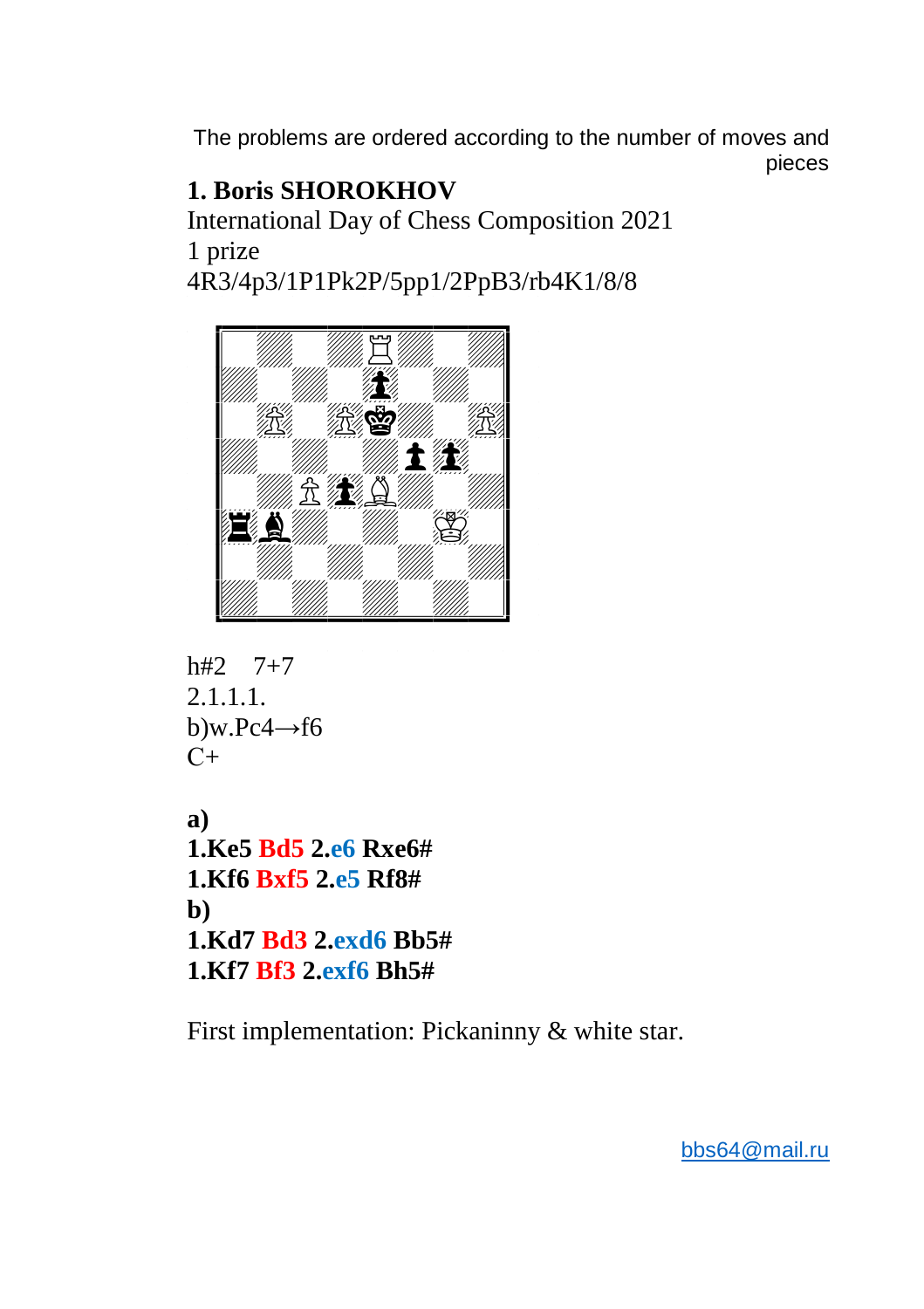## **2. Boris SHOROKHOV**

Victory-75 AT 2020

3 prize

4n3/2R3p1/1p2pp2/1p1N1p2/1P1k4/1p1N3K/5PP1/3rR3





**1.Kxd3 Sf4+ 2.Kd2 Re2# 1.Rxe1 Rd7 2.Ke4 Sc3# 1.Kxd5 Se5 2.Kd6 Rd7# 1.Sxc7 Rxd1 2.Kc4 Sb2#** 

First implementation: cyclic Zilahi & black cross. Cyclic exchange of functions: Sd3/Sd5/Rc7/Re1 (Captured/Guard/ Passive guard/Mate).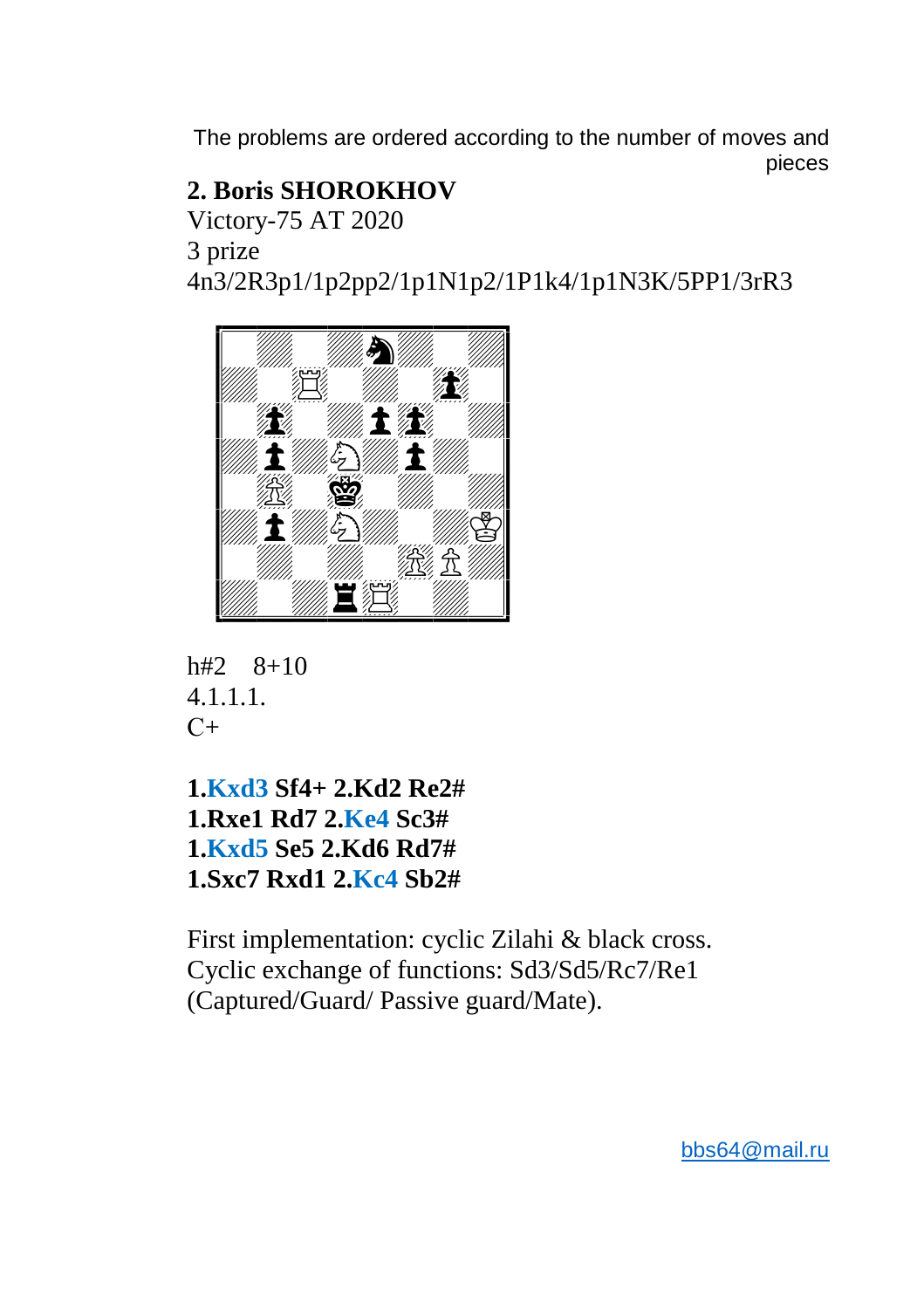### **3. Boris SHOROKHOV**

Shakhmatnaya kompozitsiya 2021

1 prize

8/3p2K1/p2pp3/1qnpNrb1/2nkN1p1/2r1p1p1/3PP1b1/8



 $h#2$ , 5+16  $b-d)b.Rf5 \rightarrow f4, c6, b4$  $C_{\pm}$ 

a)1.Kxe4  $d3+2$ .Kf4 Sg6# b)1.Kxe5  $d4+2.$ Kf5 Sxg3# c)1.Sxe4(S~?)  $dxc3+2$ .Kc5 Sxd7# d)1.Sxe5(S~?)  $dx = 3 + 2$ .Kc4 Sd2#

First implementation: Albino & double Zilahi in the HOTFform and with the model mates.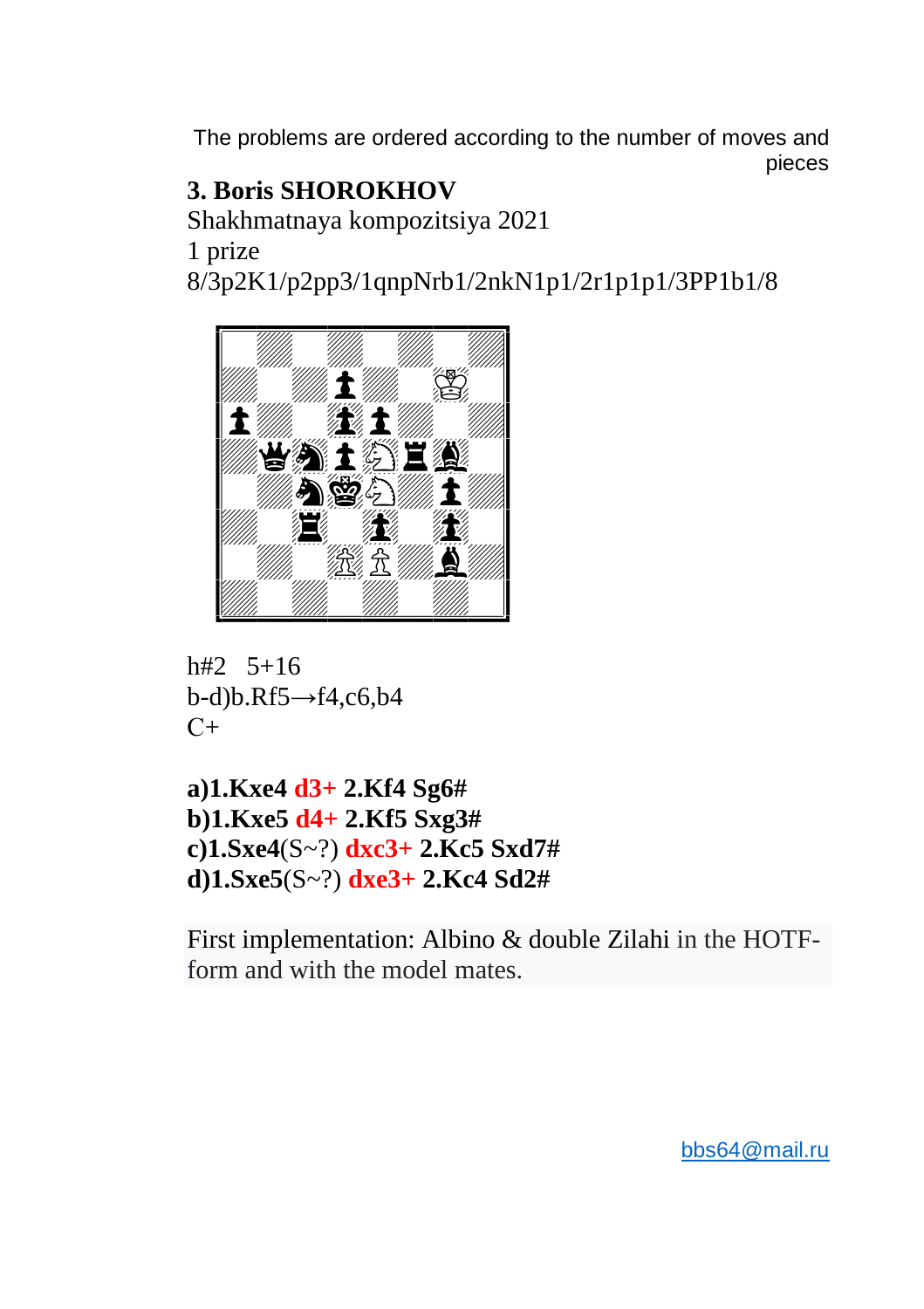## **4. Boris SHOROKHOV**

*in memoriam my mother*  Shakhmatnaya kompozitsiya 2020 3HM

4N3/3n1pN1/2p2P1p/2rbp1pP/2p1prn1/2P1k1q1/4P3/7K



h#3 7+14 b)b.Ke3↔b.Pc4  $C_{+}$ 

**a)***1.Rxf6 ?? 2.Kf4 Se6+ 3.Kf5 Seg7#* **1.Rxf6 Sf5+!**(Se6?) **2.Kf4 e3+ 3.Kxf5 Sg7# b)***1.Be6 ?? 2.Kd5 Sc7+ 3.Kd6 Sge8#*  **1.Be6 Sd6+!**(Sc7?) **2.Kd5 c4+ 3.Kxd6 Se8#** 

Tempo tries. Zilahi. Clean hideaway sacrifices of white knights with antidual play. b-b, b-w, w-w FML. Сhameleon echo model mates.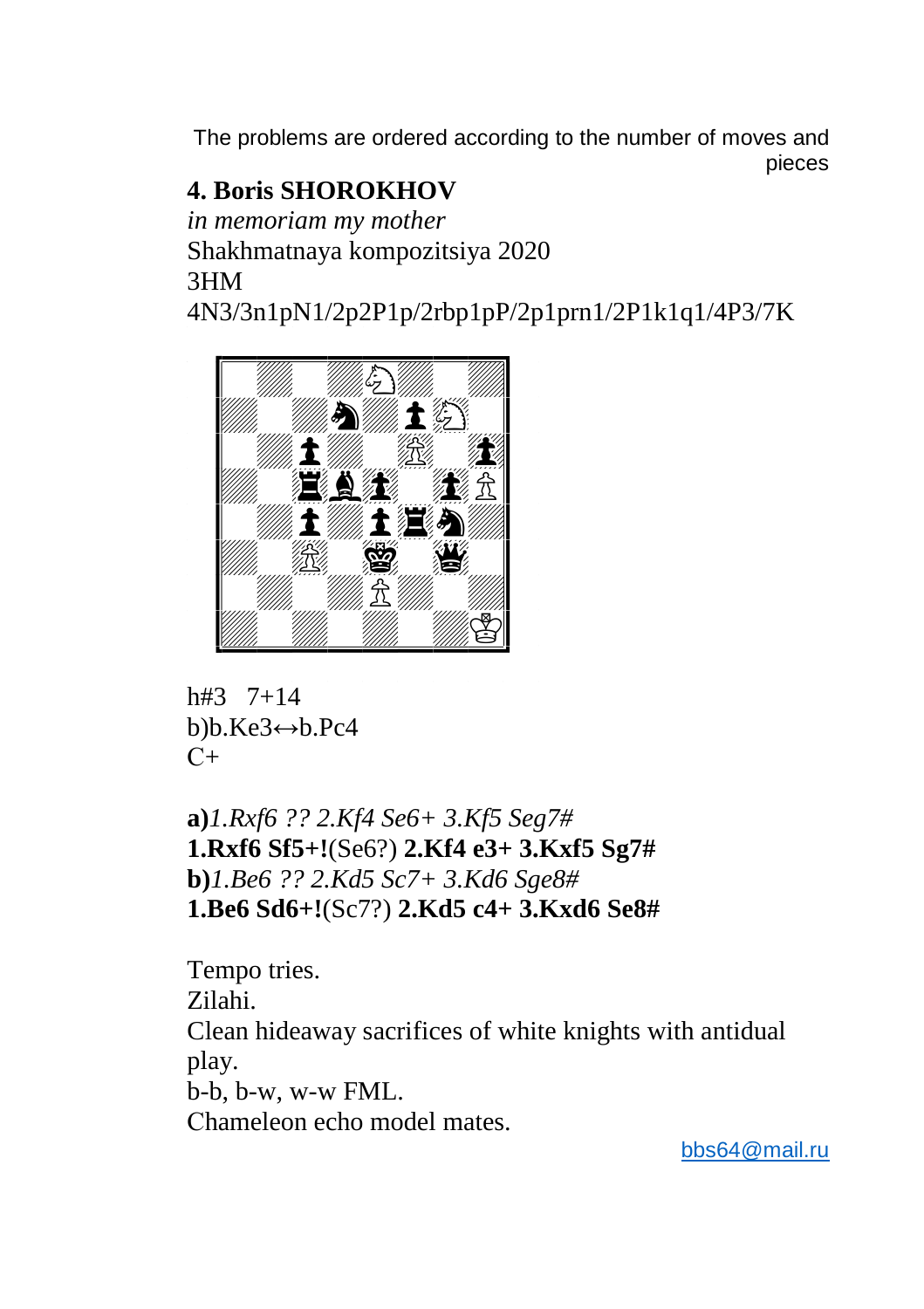#### **5. Boris SHOROKHOV**  M.Kolesnik-50 JT 2019 3 prize 2N3r1/8/4K3/3ppp2/8/3kP3/5n2/2r5



h#4 3+7  $2.1...$  $C_{+}$ 

## **1.Se4**(Rc5?) **Kxd5 2.Rc5+ Ke6 3.Kc4 Kd7 4.Kd5 Sb6# 1.Sg4**(Rg5?) **Kxf5 2.Rg5+ Ke6 3.Ke4 Kf7 4.Kf5 Sd6#**

Choice of B1. Kniest (white king for black king). Star of the white king. Switchback by white king. Model mates.